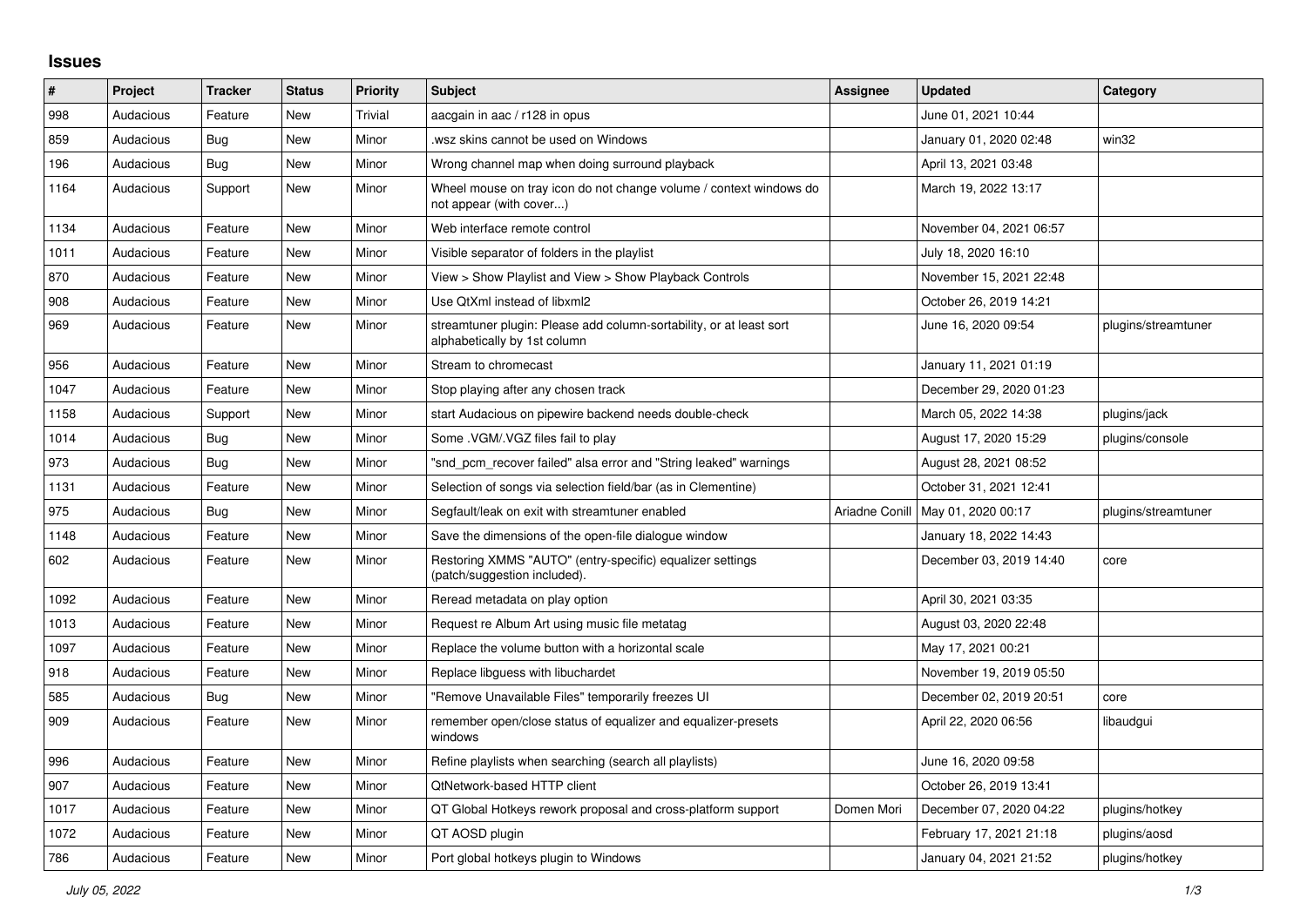| $\vert$ # | Project   | <b>Tracker</b> | <b>Status</b> | <b>Priority</b> | <b>Subject</b>                                                                                                                            | <b>Assignee</b>  | <b>Updated</b>           | Category           |
|-----------|-----------|----------------|---------------|-----------------|-------------------------------------------------------------------------------------------------------------------------------------------|------------------|--------------------------|--------------------|
| 1088      | Audacious | Feature        | New           | Minor           | plugin: status icon: ADD option to select tray mouse Middle Click action                                                                  |                  | April 11, 2021 12:05     | plugins/statusicon |
| 429       | Audacious | Feature        | <b>New</b>    | Minor           | Please enable scrobbling to libre.fm in Scrobbler 2.0                                                                                     |                  | September 02, 2019 10:35 | plugins/scrobbler2 |
| 877       | Audacious | Feature        | New           | Minor           | Please add save option to cue playlists (patch included)                                                                                  |                  | March 07, 2019 04:18     | plugins/cue        |
| 1154      | Audacious | Support        | New           | Minor           | Playlist column Headers                                                                                                                   |                  | March 06, 2022 16:06     |                    |
| 913       | Audacious | Feature        | <b>New</b>    | Minor           | Play / create new playlist from selection                                                                                                 |                  | December 02, 2019 20:13  | plugins/qtui       |
| 1170      | Audacious | Feature        | New           | Minor           | Playback mode button                                                                                                                      |                  | April 22, 2022 16:01     |                    |
| 1048      | Audacious | Feature        | New           | Minor           | PipeWire support                                                                                                                          |                  | May 04, 2022 19:36       |                    |
| 1099      | Audacious | Feature        | New           | Minor           | Per-track ReplayGain shouldn't be enabled by default                                                                                      |                  | May 09, 2021 13:41       |                    |
| 924       | Audacious | Feature        | New           | Minor           | Option to replace playlist contents by drag and drop                                                                                      |                  | December 02, 2019 20:15  |                    |
| 51        | Audacious | Feature        | New           | Minor           | Option to inhibit suspend                                                                                                                 |                  | February 13, 2021 09:23  |                    |
| 1153      | Audacious | Feature        | New           | Minor           | Optional sort column for File Created/Modified date and time                                                                              |                  | February 04, 2022 16:00  | libaudgui          |
| 873       | Audacious | Feature        | New           | Minor           | Optionally make "previous track" restart current track                                                                                    |                  | June 08, 2021 22:55      |                    |
| 1160      | Audacious | Feature        | New           | Minor           | Ogg Opus support for streams                                                                                                              |                  | March 11, 2022 18:09     |                    |
| 1142      | Audacious | Feature        | New           | Minor           | MusicBrainz support for CD plugin                                                                                                         |                  | November 20, 2021 21:46  | plugins/cdaudio    |
| 1057      | Audacious | Feature        | <b>New</b>    | Minor           | Matroska (mka) chapter support                                                                                                            |                  | August 27, 2021 22:54    |                    |
| 1093      | Audacious | Feature        | New           | Minor           | Make the Song Dialog (Qt) window wider by default                                                                                         |                  | May 17, 2021 15:36       |                    |
| 993       | Audacious | Bug            | New           | Minor           | Lyrics for streamed content are written to cache but not read.                                                                            |                  | June 07, 2020 13:10      | plugins/lyricwiki  |
| 968       | Audacious | Feature        | New           | Minor           | Loop PSF files at normal loop points during repeat mode                                                                                   |                  | April 16, 2020 03:25     | plugins/psf        |
| 1151      | Audacious | Feature        | New           | Minor           | Load balance XSPF tracks with multiple location URIs                                                                                      |                  | January 28, 2022 19:10   |                    |
| 1071      | Audacious | Feature        | New           | Minor           | Linkage could be improved for packagers.                                                                                                  |                  | March 31, 2021 00:32     |                    |
| 1145      | Audacious | Support        | New           | Minor           | I started to code, I need m-tags support for audacious to tag files<br>witthout tags, and all I need is a (link to a) good documentation* |                  | February 25, 2022 05:01  |                    |
| 1108      | Audacious | Feature        | <b>New</b>    | Minor           | HTTPS support for Windows builds                                                                                                          |                  | December 27, 2021 04:45  | plugins/neon       |
| 1098      | Audacious | Feature        | New           | Minor           | Hide empty Services playlist sub-menu                                                                                                     |                  | May 10, 2021 09:25       | libaudgui          |
| 500       | Audacious | Feature        | New           | Minor           | fullscreen album art                                                                                                                      |                  | April 08, 2020 19:17     |                    |
| 1130      | Audacious | Feature        | New           | Minor           | folders for tabs in the playlist head (an enhancement suggestion, not a<br>bug)                                                           |                  | October 24, 2021 19:04   |                    |
| 1082      | Audacious | Feature        | <b>New</b>    | Minor           | File writer option to pad track numbers with leading zeros                                                                                |                  | March 31, 2021 00:15     | plugins/filewriter |
| 1116      | Audacious | Feature        | New           | Minor           | feature request: miniview mode with QT or GTK interace                                                                                    |                  | February 08, 2022 06:53  |                    |
| 1152      | Audacious | Support        | New           | Minor           | Error popup when there's no errors                                                                                                        | Paul<br>Anderson | February 04, 2022 04:25  | core               |
| 1067      | Audacious | Feature        | New           | Minor           | Equalizer adjustments are coarse.                                                                                                         |                  | February 11, 2021 10:09  |                    |
| 955       | Audacious | Feature        | New           | Minor           | Enqueue option                                                                                                                            |                  | April 09, 2020 03:54     |                    |
| 864       | Audacious | Feature        | New           | Minor           | Drag/drop songs into playlists displayed in the Playlist Manager                                                                          |                  | October 29, 2019 02:14   |                    |